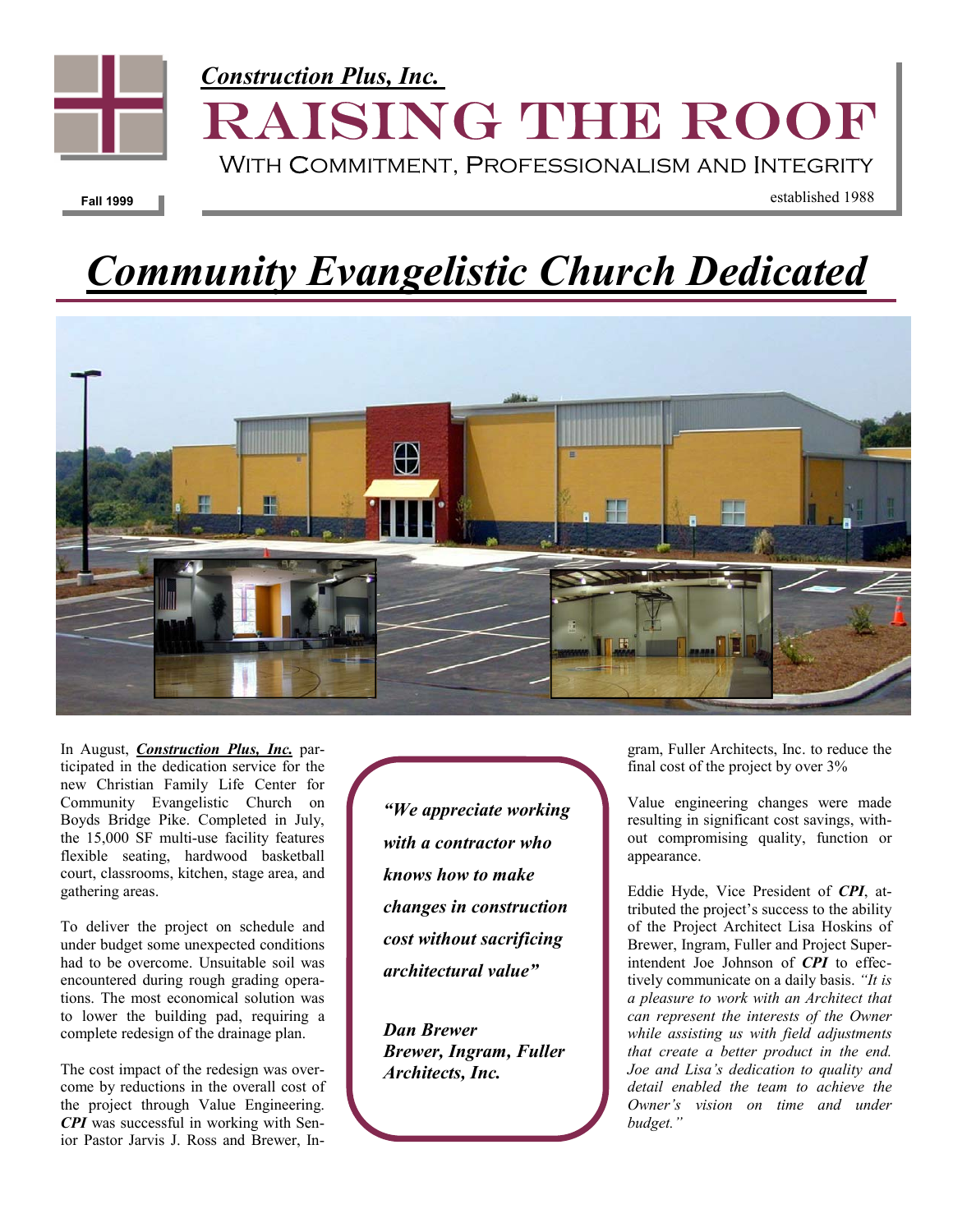

### **CPI Completes New Offices for Sun Coke in Lankmark Center**

**Fall 1999**  Page 2

> The Sun Coke Company recently moved into their new 9600 SF office space in Landmark Center. The following letter, which we received from Karen Free and Lisa Cobble (the two Sun Coke team members in charge of the project) says more than we could ever say:



*Dear Sandy,* 

*We would like to take this opportunity to thank you for the excellent job Construction Plus, Inc. employees and subcontractors did on our recent renovations of the 6th floor. After asking you to "fast track" this project, we were certainly not expecting to move in on schedule, on budget and with no punch list.*

*As you know, we made several changes to the architectural plans as this project moved forward. When demolition began, we had not yet selected the casework, carpet, tile or wall coverings ... Your suppliers and subcontractors, who due to their relationship with Construction Plus, were able and willing to meet our schedule and provide exactly what we wanted.* 

*In our opinion, John Godfrey is the best there is. We worked with John on our project in 1995, and we welcomed him back with open arms. He made our jobs so much simpler by his daily updates on schedules, his reminders on anything we needed to take care of, his interface with the subcontractors, and just by having a great personality that gave us a lift everyday. His problem-solving skills removed most all obstacles from our path.* 

*As you know, we required a massive amount of electrical work on this project. The computer, modem, and telephone cables along with the exorbitant number of wall and floor outlets we requested made for an amazing electrical plan. We feel lucky that Construction Plus chose McGaha as electrical subcontractor on our build-out.* 

*Sandy, we truly feel that we had a great and satisfying experience and that we ended this project with a beautiful office. We invite you to use our space and our names as a positive reference for Construction Plus Inc. anytime you feel it would be beneficial to your company.* 

*Yours very truly,* 

*Lisa A. Cobble and Karen E. Free Information Systems Specialist and* Manager of *Human Resources* **Manager of** *Human Resources Employee Benefits Coordinator*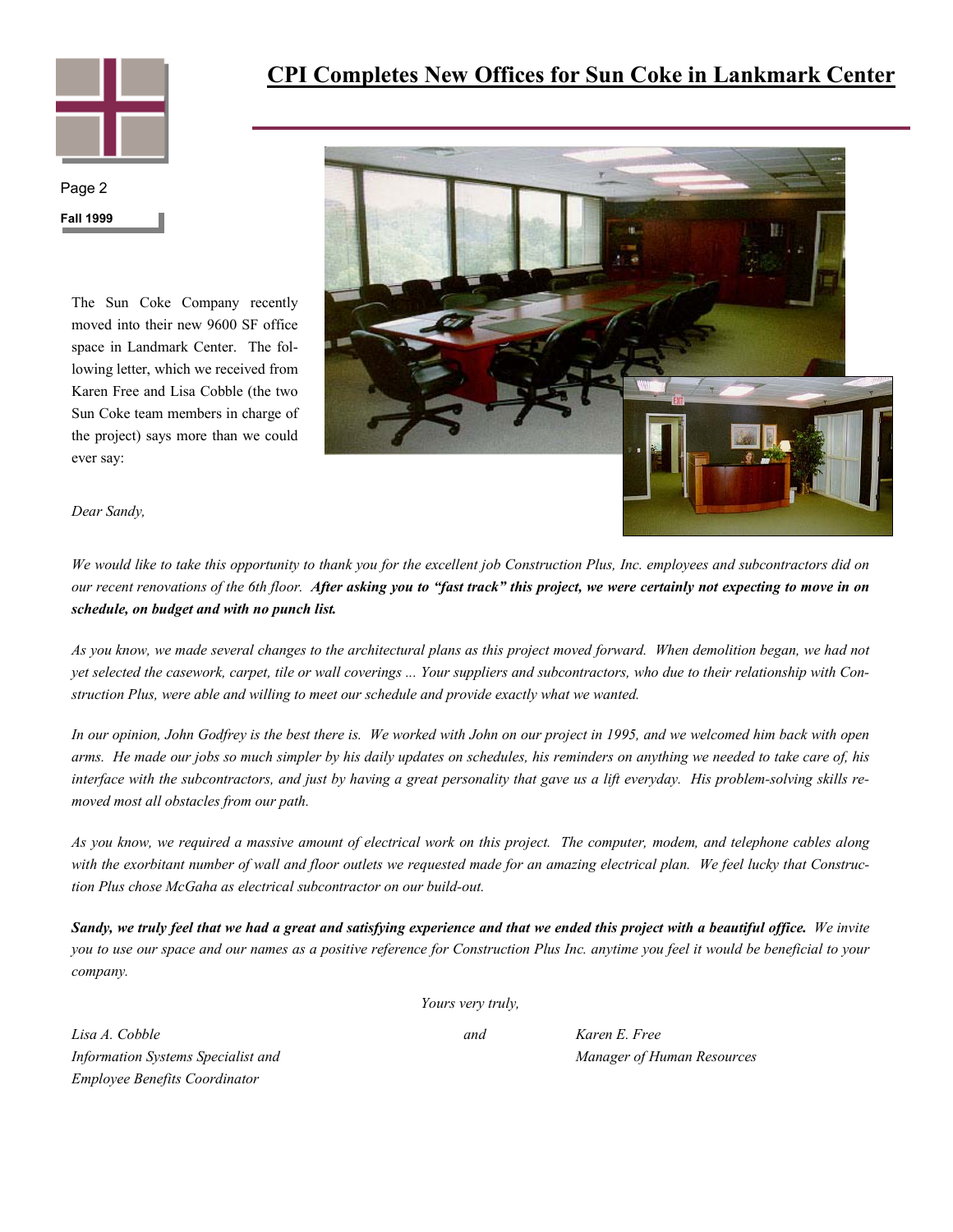## **CONSTRUCTION TODAY** *Change Orders...Can You Control Their Impact on Your Bottom Line?*



**Fall 1999**  Page 3



**CHANGE ORDER** – Those words seem to strike fear in the hearts of Owners, Architects and Contractors. Over my 20+ years in construction I have learned that there are several misconceptions about Change Orders. The following are answers to some questions you my have about Change Orders:

#### *What is a Change Order?*

Technically, a Change Order is a change to the construction contract changing the scope of work, as well as the compensation for and/or the time required to complete the change in the scope of work.

#### ♦ *Why do Change Orders occur?*

Unexpected Change Orders usually occur due to the discovery of hidden conditions or an unidentified scope of work, such as bad soil or a building code requirement not identified during the plan review but later required by a building inspector in the field.

#### *If additional work is because of an omission in the drawings should the Owner have to pay for it?*

A frequent argument is that the Architect or the Contractor should have identified the additional work before the drawings were complete and the contract executed, and because of this late discovery the Owner is paying more than he/she should for the additional work. The fact is that if the additional work had been identified during the design phase, the cost would have been identified as well and included in the original contract. The Change Order is simply a necessary mechanism to add or subtract the cost/ time/scope for the work identified after the contract has been executed and/or the work begun. Remember, "there are no free lunches." No set of drawings is perfect, no site is perfect, and no building is perfect.

#### *How do I minimize change orders?*

The most effective way to minimize Change Orders is to select a Professional Contractor to join your team early in the building process. A Professional Contractor will help you and the Architect address potential problems during the design/development and contract document stages. In addition, a Professional Contractor will navigate your team through any unavoidable changes during construction efficiently while minimizing the impact on cost.

#### Are some areas of the work more conducive to Change Orders than others?

Yes. It is actually more economical for you to pay for items such as removal of bad soil or rock via a Change Order so you only pay for the amount of work actually done. This is because these items have a scope of work that is virtually impossible to economically quantify during the planning stages.

#### *Do Contractors make their profit on Change Orders?*

 Nothing is further from the truth. Typically, fees on Change Orders range from 10% to 15%. The time and resources required to estimate, investigate, document, reschedule subs and to communicate the changes to all the involved parties makes Change Orders a losing proposition.

#### ♦ *Are hidden conditions, code problems or design omissions the only causes of Change Orders?*

No. There may be times when you will want to make changes to the scope for work. You may change your mind about finishes or the function or size of a space during construction, to accommodate furniture for instance. Whatever the reason, you need a Professional Contractor on your team to respond to these changes in a timely manner, to minimize their impact and to maximize the value you receive for your construction dollar.